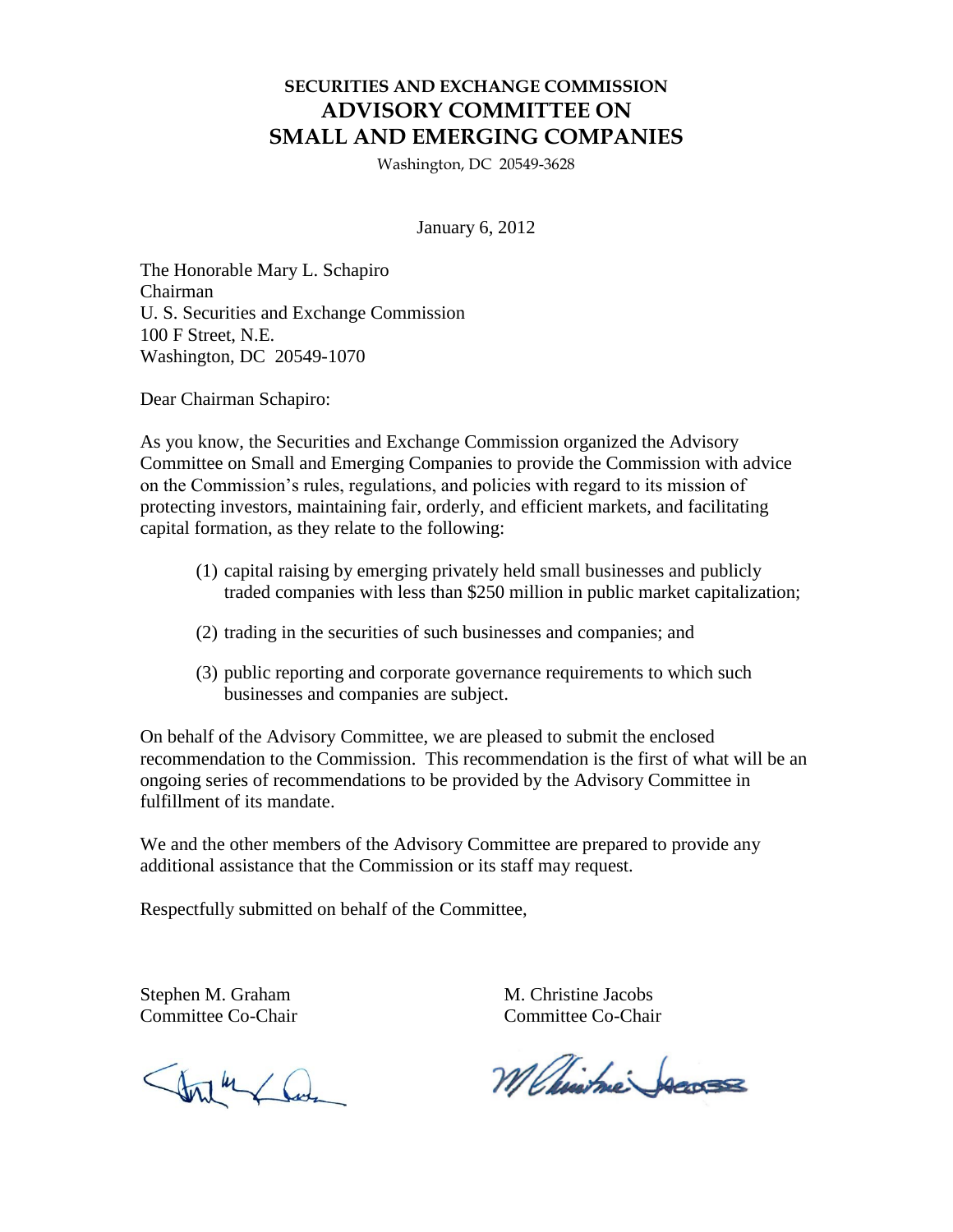Members of the Committee:

David A. Bochnowski John J. Borer, III Dan Chace Milton Chang Joseph "Leroy" Dennis Stephen M. Graham Shannon L. Greene M. Christine Jacobs Kara B. Jenny Steven R. LeBlanc Richard L. Leza Paul Maeder

Kathleen A. McGowan Catherine V. Mott Karyn Smith Dan Squiller Charlie Sundling Timothy Walsh Gregory C. Yadley

Official Observers: A. Heath Abshure Sean Greene

## Enclosure

cc: Commissioner Elisse Walter Commissioner Luis Aguilar Commissioner Troy A. Paredes Commissioner Daniel M. Gallagher Meredith B. Cross Lona Nallengara Elizabeth Murphy Gerald J. Laporte Jennifer Zepralka